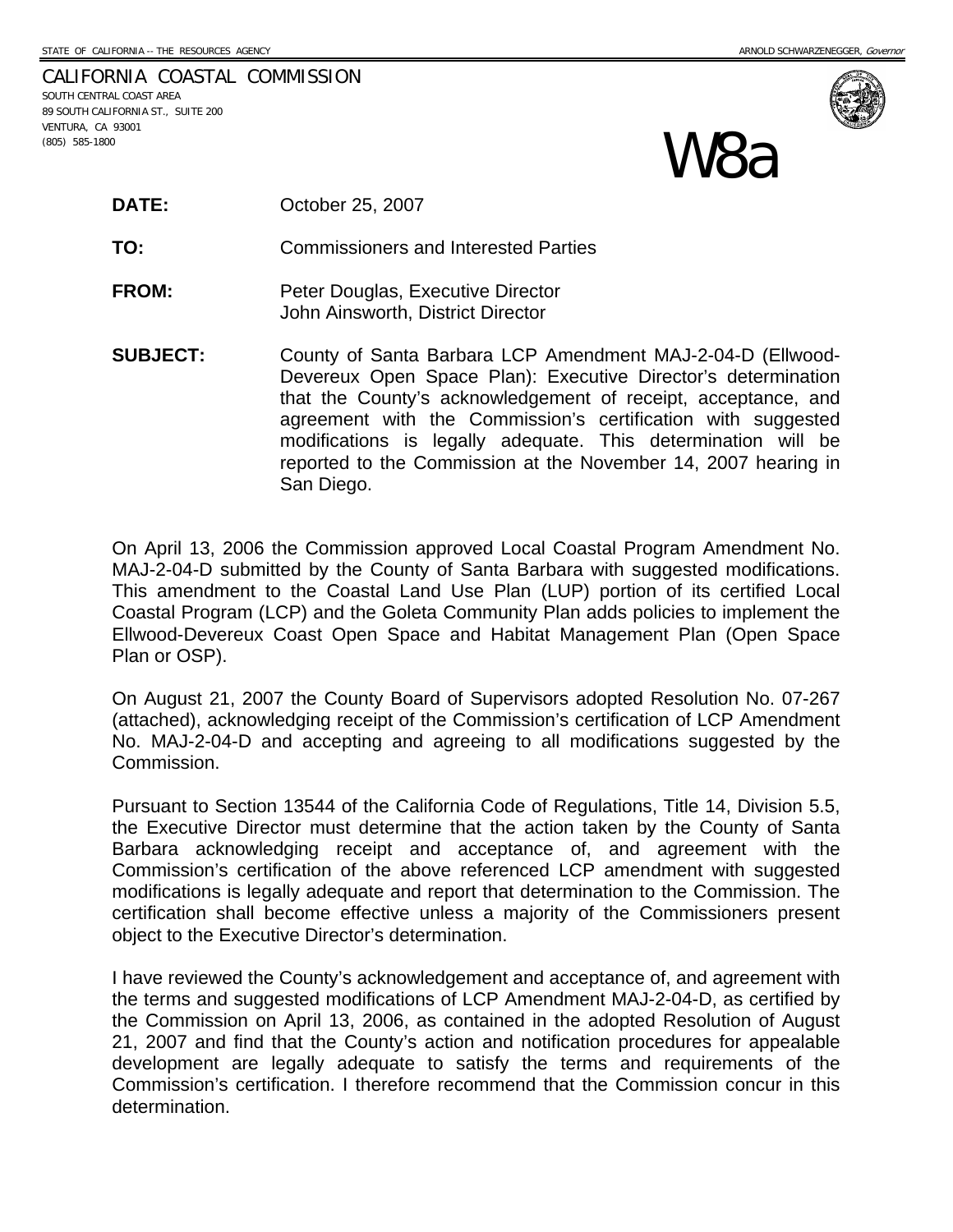

# **County of Santa Barbara Planning and Development**

John Baker, Director

Dianne Black, Director Development Services John McInnes, Director Long Range Planning



AU John **COASTAL COMMISSION** SOUTH CENTRAL COAST DISTRICT

August 21, 2007

Peter Douglas, Executive Director California Coastal Commission South Central Coast Area 89 South California Street, Suite 200 Ventura, California 93001

Dear Mr. Douglas:

On behalf of Santa Barbara County, the Beard of Supervisors has executed the attached resolution to. accept your Commission's certification of the County's amendment to its certified Local Coastal Program, Amendment MAJ-2-04-D (Ellwood-Devereux Open Space Plan Amendmants).

Thank you for your cooperation on this project. Please contact Noel Langle (805-568-2009) in the Planning and Development Department if you have any questions.

Sincerely,

Brooks Firestone, Chair Board of Supervisors

**Attachment: Resolution** 

John Baker, Director, Planning & Development cc: Noel Langle, Planning & Development

Long Range Planning Development Review Building & Safety 30 E. Figueroa St, 2<sup>nd</sup> Floor Energy, Administration Santa Barbara, CA 93101 123 E. Anapamu Street Phone: (805) 568-3380 Santa Barbart Garbart Barbara Barbart Plesolution FAX: (805) 568-2030

Exhibit 1 Building & Safety STB-MAJ-2-04-D 185 West Hwy 246, Ste Buellton, CA 93427 **County's Resolution To** Phone: (805) 686-5020 FAX: (805) 686-5028 **Accept Suggested Modifications**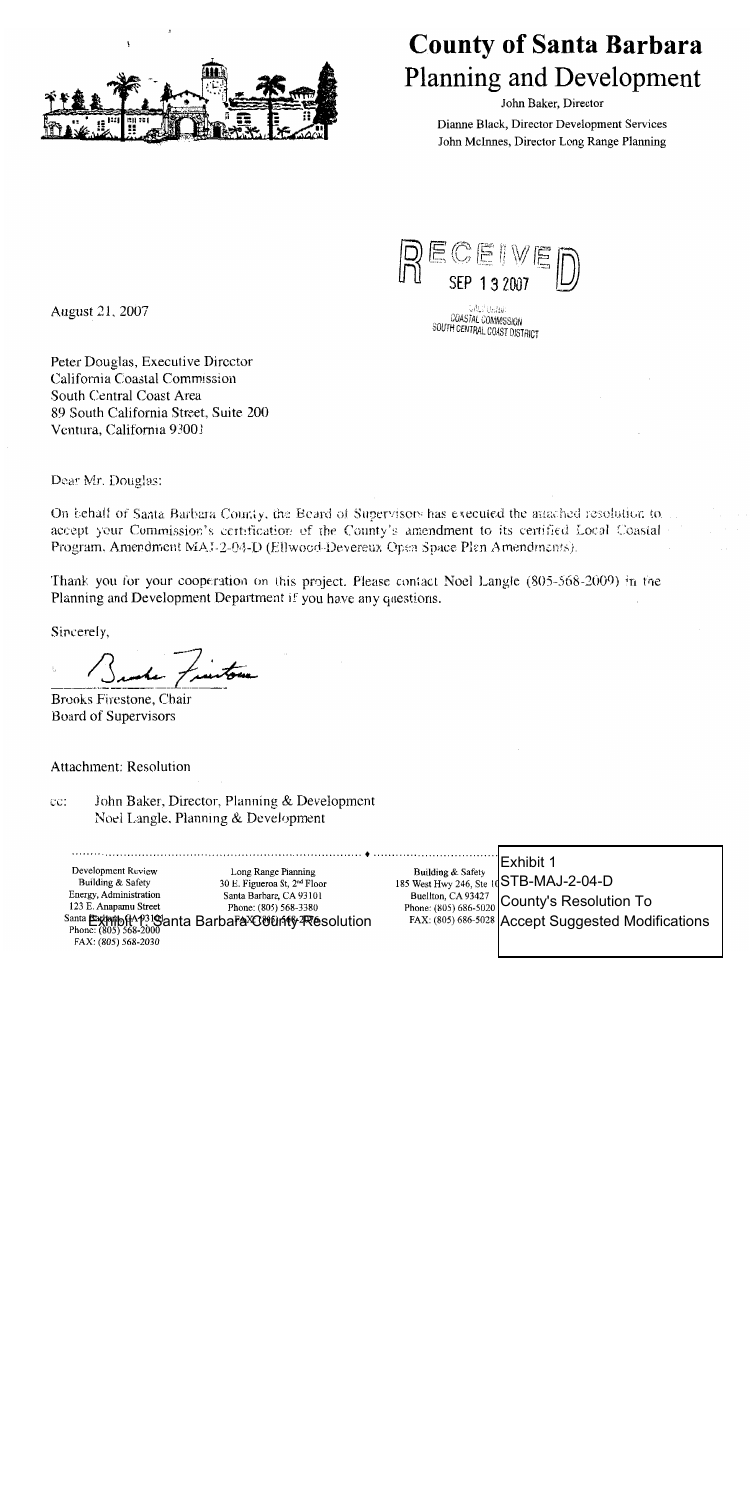### **ATTACHMENT B**

### RESOLUTION OF THE BOARD OF SUPERVISORS COUNTY OF SANTA BARBARA, STATE OF CALIFORNIA

IN THE MATTER OF ACCEPTING AND  $\lambda$ ACKNOWLEDGING THE CALIFORNIA COASTAL  $\lambda$ COMMISSION'S MODIFICATIONS AND APPROVING) AMENDMENTS TO THE SANTA BARBARA COUNTY) CERTIFIED LOCAL COASTAL PROGRAM BY  $\lambda$ AMENDING THE GOLETA COMMUNITY PLAN TO  $\lambda$ ADD POLICIES IMPLEMENTING THE  $\lambda$ ELLWOOD-DEVEREUX OPEN SPACE PLAN AND TO  $\rightarrow$ ADD PUBLIC TRAILS AS PROVIDED BY THE OPEN  $\mathcal{E}$ **SPACE PLAN**  $\lambda$  $\mathcal{E}$ 

RESOLUTION NO. 07-267

County Case Nos.:

04GPA-00000-00008 04GPA-00000-00009

### WITH REFERENCE TO THE FOLLOWING:

A. Whereas on October 26, 2004, the Board of Supervisors of the County of Santa Barbara approved an amendment to the County's Local Coastal Program (Resolution 04-299, Case No. 04GPA-00000-00008), to add policies incorporating the Ellwood-Devereux Open Space Plan; and

 $\lambda$ 

- Whereas on October 26, 2004, the Board of Supervisors of the County of Santa Barbara approved **B.** an amendment to the County's Local Coastal Program (Resolution 04-300, Case No. 04GPA-00000-00009), to add public trail segments provided by the Ellwood-Devereux Open Space Plan; and
- $\mathsf{C}$ . Whereas on October 26, 2004, the Board of Supervisors of the County of Santa Barbara, by Resolution 04-304, submitted these amendments for consideration by the California Coastal Commission; and
- D. Whereas on April 13, 2006, the California Coastal Commission approved a resolution of certification with suggested modifications for these amendments to the County's Local Coastal Program (Coastal Commission Case No. MAJ-2-04-D) as contained in the Coastal Commission letter of July 24, 2006; and
- $E_{\rm c}$ Whereas Modification 1 of the Coastal Commission certification contained changes to the language of Policy BIO-GV-23 of the Goleta Community Plan as follows;

Policy BIO-GV-23: Development, including Recreational amenities, trail improvements, and other open space area development on the Ocean Meadows property (APN-073-090-062 & -012), Camino Corto Open Space Reserve (APN 075-010-028), Del Sol Vernal Pool Reserve (APN 075-010-037), and Devereux School property (APN 073-090-029) shall be consistent with the occur in a manner protective of environmentally sensitive habitat areas as shown on Figure 30, Goleta Community Plan Area -Southern Section Environmentally Sensitive Habitats and Riparian Corridor Protection Overlays Ellwood Devereux Open Space Plan.

<sup>; and</sup>ibit 1. Santa Barbara County Resolution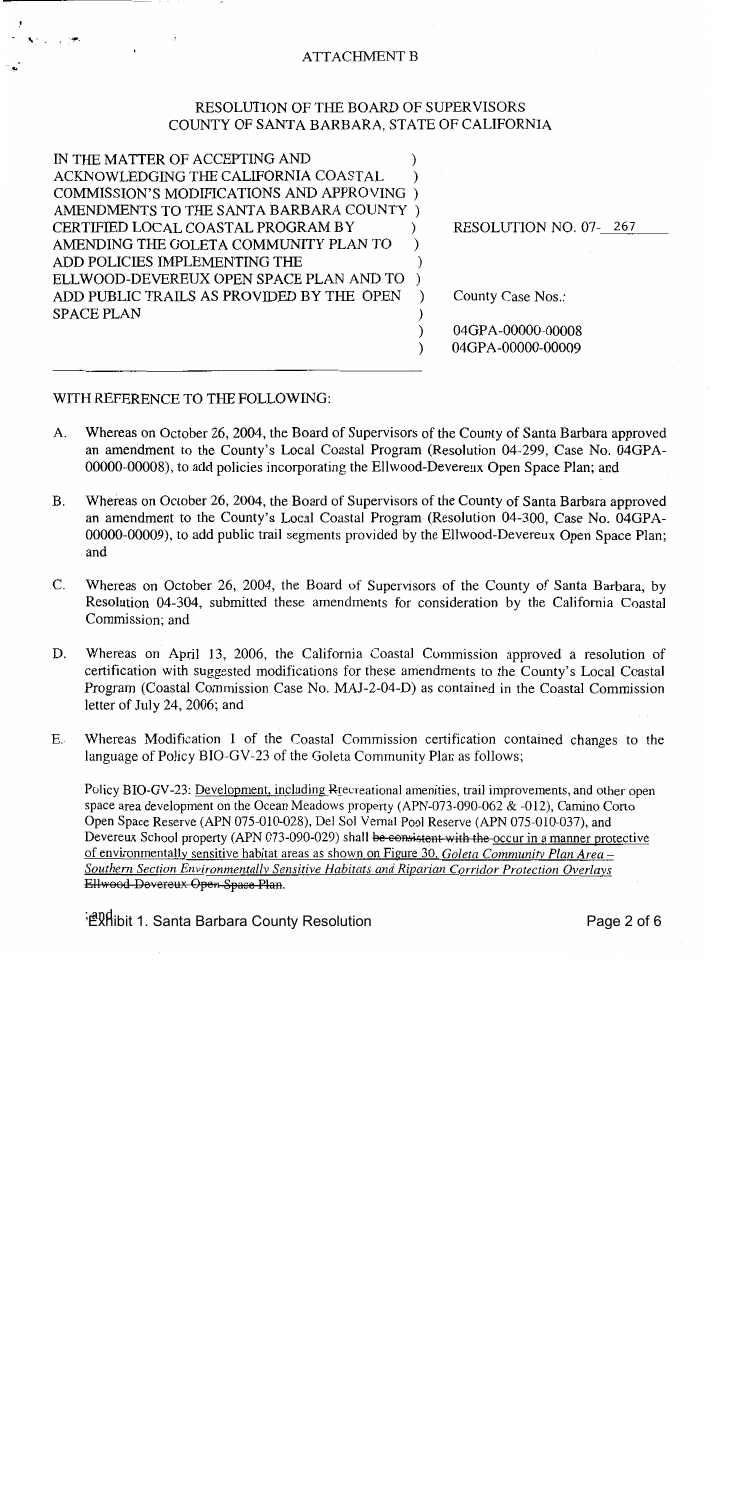Board Resolution of Acknowledgement August 21, 2007 Page 2

 $F<sub>r</sub>$ Whereas Modification 2 of the Coastal Commission certification suggested the County modify Figure 30 and Figure 11 of the Goleta Community Plan as follows:

Figure 30 of the Goleta Community Plan, "Goleta Community Plan Area – Southern Section Environmentally Sensitive Habitats and Riparian Corridor Protection Overlays," shall be modified to reflect the ESH mapping for the Ocean Meadows property (APN-073-090-062 & -012), Camino Corto Open Space Reserve (APN 075-010-028), Del Sol Vernal Pool Reserve (APN 075-010-037), and Devereux School property (APN 073-090-029) as shown in Exhibits 8a and 8b of this staff report. Figure 11 of the Goleta Community Plan, "West Devereux Specific Plan Area," shall be modified to reflect the ESH mapping for the Ocean Meadows property (APN-073-090-062 & -012) as shown in Exhibit 8a of this staff report.

: and

 $G<sub>r</sub>$ Whereas Modification 3 of the Coastal Commission certification contained changes to the language of Policy PRT-GV-2A.1 of the Goleta Community Plan as follows;

Policy PRT-GV-2A.1: In addition to the Goleta Trails Implementation Study, trail locations development and implementation on the Ocean Meadows property (APN-073-090-062 & -012), Camino Corto Open Space Reserve (APN 075-010-028), Del Sol Vernal Pool Reserve (APN 075-010-037), and Devereux School property (APN 073-090-029) shall be consistent with the Figure 26, Santa Barbara County Comprehensive Plan (PRT-3) Parks, Recreation and Trails, Goleta, Santa Barbara Area-Ellwood-Devereux Open Space Plan. Trail development and implementation shall occur consistent with all other applicable provisions of the LCP.

; and

Whereas Modification 4 of the Coastal Commission certification suggested the County modify  $H_{\cdot}$ Figure 26 of the Santa Barbara County Comprehensive Plan Parks, Recreation and Trails Map, as follows:

Figure 26, Santa Barbara County Comprehensive Plan (PRT-3) Parks, Recreation and Trails, Goleta, Santa Barbara Area, shall be modified to reflect the trails mapping for the Ocean Meadows property (APN-073-090-062 & -012), Camino Corto Open Space Reserve (APN 075-010-028), Del Sol Vernal Pool Reserve (APN 075-010-037), and Devereux School property (APN 073-090-029) as shown in Exhibit 9 to this staff report.

: and

I. Whereas Modification 5 of the Coastal Commission certification added two new policies to the Goleta Community Plan, Section IV.C, Biological Habitats as follows;

Policy BIO-GV-24: If Storke Road is expanded in the future, wildlife corridors within drainage culverts shall be established to the maximum extent feasible. Any future regional open space planning efforts, including development of an Open Space Management Plan for the Ellwood-Devereux area, shall include this policy.

Policy BIO-GV-25: Wetland and riparian vegetation enhancement shall be conducted to the maximum extent feasible along Devereux Creek, including any University-owned lands. Any future regional open, 6<br>Exhibit 1. Santa Barbara County Resolution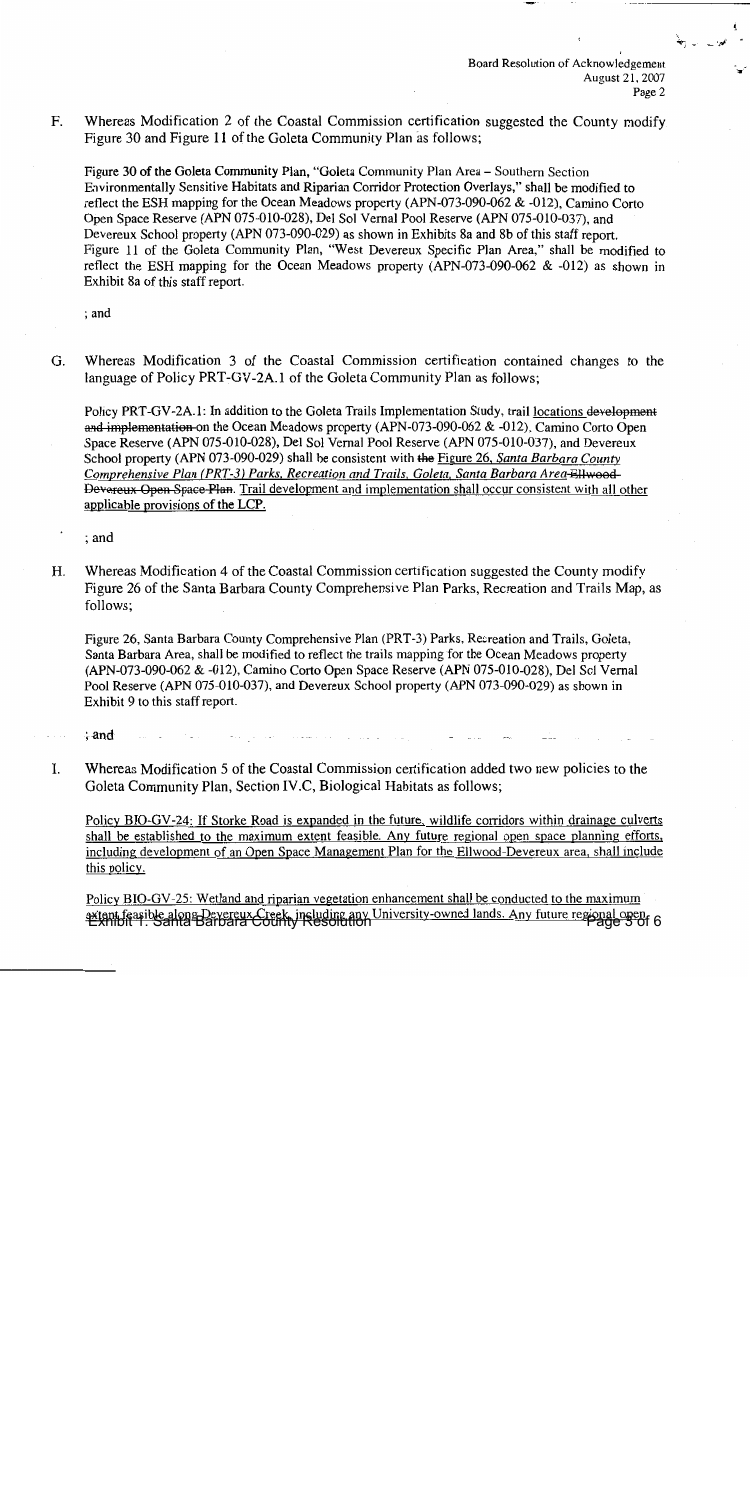space planning efforts, including development of an Open Space Management Plan for the Ellwood-Devereux area, shall include this policy.

; and

Whereas Modification 6 of the Coastal Commission certification added one new policy to the J. Goleta Community Plan, Section III.C, Parks, Recreation, and Trails/Open Space as follows;

Policy PRT-GV-16: The development and implementation of the Ellwood Devereux Open Space Plan shall be coordinated with the City of Goleta, the University of California at Santa Barbara, and the California Coastal Commission. The future Ellwood Devereux Open Space Plan shall require certification by the Coastal Commission.

 $;$  and

Κ. Whereas the Board of Supervisors finds the suggested modifications to be acceptable;

### NOW THEREFORE, IT IS HEREBY RESOLVED AS FOLLOWS:

- $1.$ The above recitations are true and correct.
- The Board of Supervisors acknowledges receipt of the Coastal Commission's resolution of 2. certification with suggested modifications and accepts those modifications through amendment of the Local Coastal Program as required in Section 13544(a) of the Commission's Administrative Regulations.
- The Board of Supervisors will submit this acknowledgment to the California Coastal 3. Commission to demonstrate satisfaction of the specific requirement of the Commission's certification order, pursuant to Section 13544(b) of the Commission's Administrative Regulations.
- 4. The Chair of the Board of Supervisors is hereby authorized and directed to sign and certify all documents and other materials in accordance with this resolution to show the above mentioned action by the Board of Supervisors.

PASSED, APPROVED AND ADOPTED by the Board of Supervisors of the County of Santa Barbara, State of California, this  $21<sup>st</sup>$  day of August, 2007, by the following vote:

Supervisors Carbajal, Wolf, Firestone, Gray, Centeno AYES: None NOES: ABSTAINED: None ABSENT: None

**Exhibit 1. Santa Barbara County Resolution**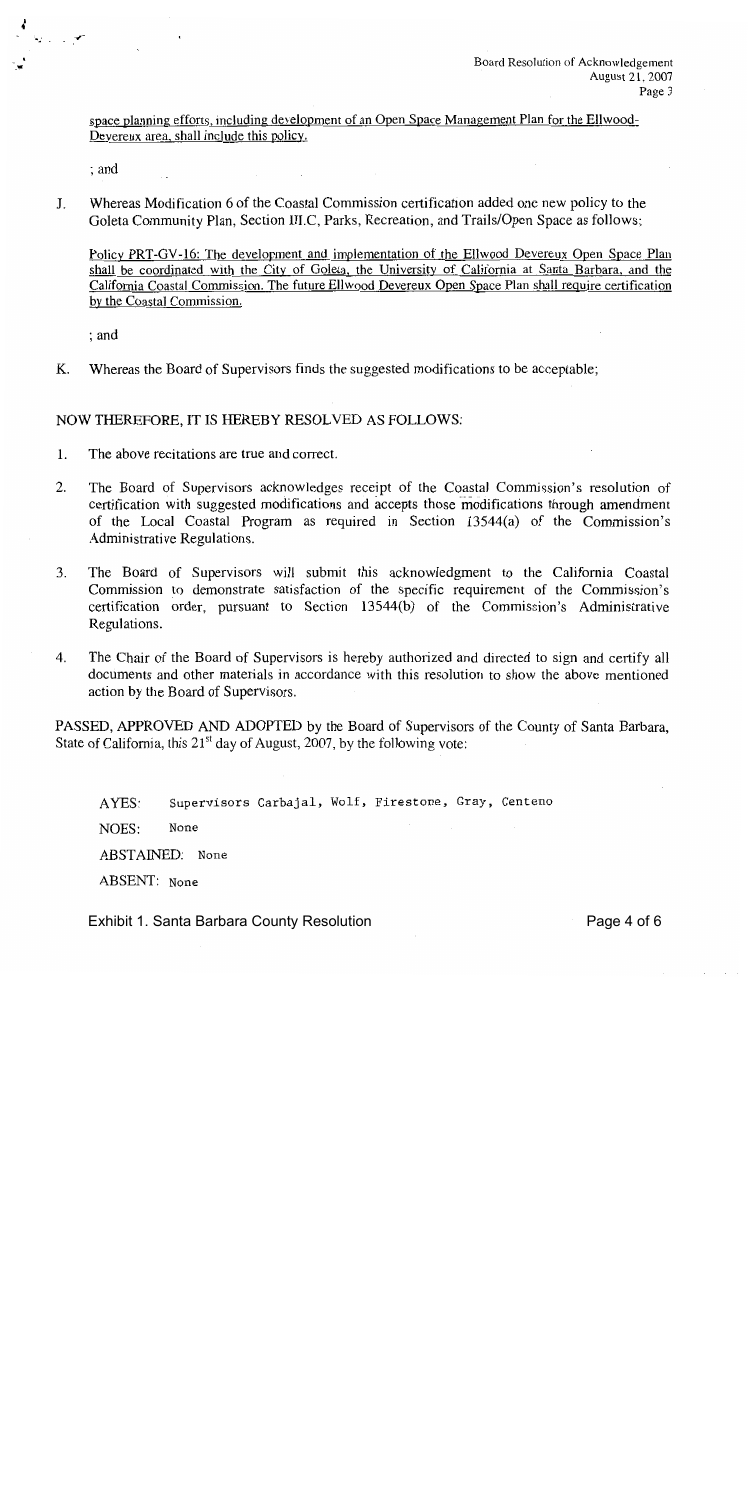Board Resolution of Acknowledgement August 21, 2007 Page 4

ush Lisaton

**BROOKS FIRESTONE** Chair, Board of Supervisors County of Santa Barbara

ATTEST:

MICHAEL F. BROWN Clerk of the Board of Supervisors

 $By$ Deputy Clerk

### APPROVED AS TO FORM:

STEPHEN SHANE STARK County Counsel  $Bv$ Deputy County Counsel